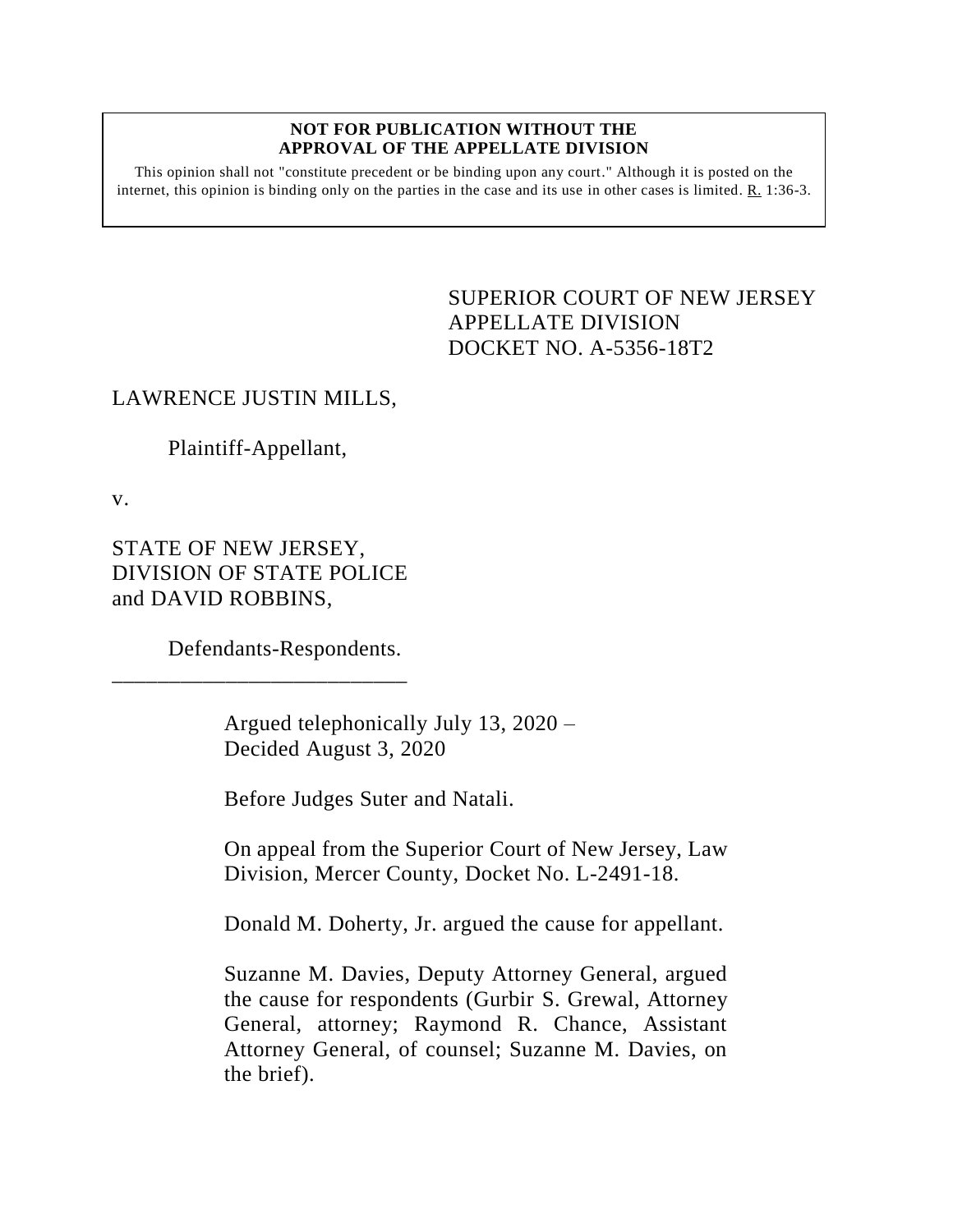#### PER CURIAM

The sole issue in this appeal is the quantum of attorney's fees to which plaintiff Lawrence Justin Mills is entitled as a result of his partial success in obtaining a declaratory judgment requiring defendant, the New Jersey State Police (NJSP), to produce certain documents related to his arrest under the Open Public Records Act (OPRA), N.J.S.A. 47:1A-1 to -13, and the common law right of access. The trial court reduced plaintiff's fee request from \$13,248 to \$2376 and failed to award \$362.95 in costs. We affirm the fee award but remand with respect to plaintiff's request for costs as the court did not address the issue.

### I.

According to the certification of defendant and NJSP custodian of records Lieutenant David Robbins, plaintiff was arrested on November 2, 2017 for theft by deception for allegedly "paying . . . individuals to open online internet gaming accounts to receive . . . new account bonuses and using those . . . bonuses to obtain \$6000 to which he was not entitled." After the charges were dismissed, plaintiff served the NJSP on October 2018 with a number of requests under OPRA for records related to his arrest.

Robbins received plaintiff's requests and attested that because the charges involved internet gaming fraud, a "highly complex and sensitive crime[,]" he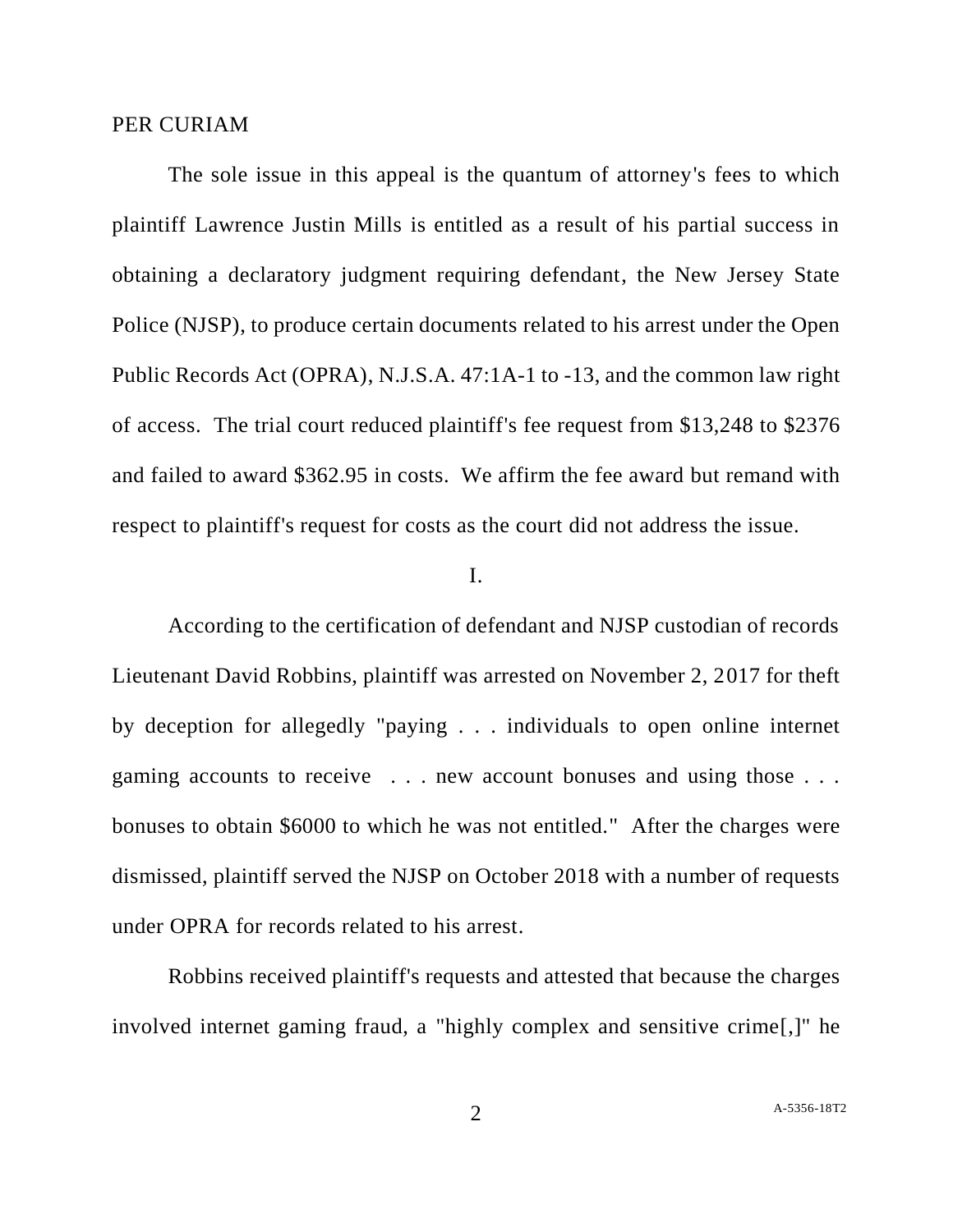was required to "extensive[ly] review . . . the records and coordinat [e] with various law enforcement agencies." Robbins sought two-week extensions to respond to plaintiff's requests on October 12 and 26, 2018. He sought yet another extension on November 14, 2018 which plaintiff promptly denied in a November 14 responsive email. In that communication, plaintiff advised Robbins that he did not consent to any further extensions. Instead of responding to the initial OPRA requests, or plaintiff's November 14, 2018 email, Robbins instead sought another extension until December 12th. Three days later, on December 3, 2018, plaintiff filed a verified complaint and order to show cause.

After defendants failed to appear at a December 20, 2018 scheduled teleconference, the court issued an order that day rescheduling the conference for January 7, 2019. On January 8, 2019, the court issued a case management order directing defendants to respond to plaintiff's OPRA requests by January 11th and to address the bases for refusing to produce any document. It also directed defendants to provide a privilege log and a copy of any withheld document for in camera review.

On January 11, 2019, the NJSP denied plaintiff's requests, filed opposition to the verified complaint, and provided the court with the entire investigation file regarding plaintiff's arrest for in-camera review. The NJSP also claimed it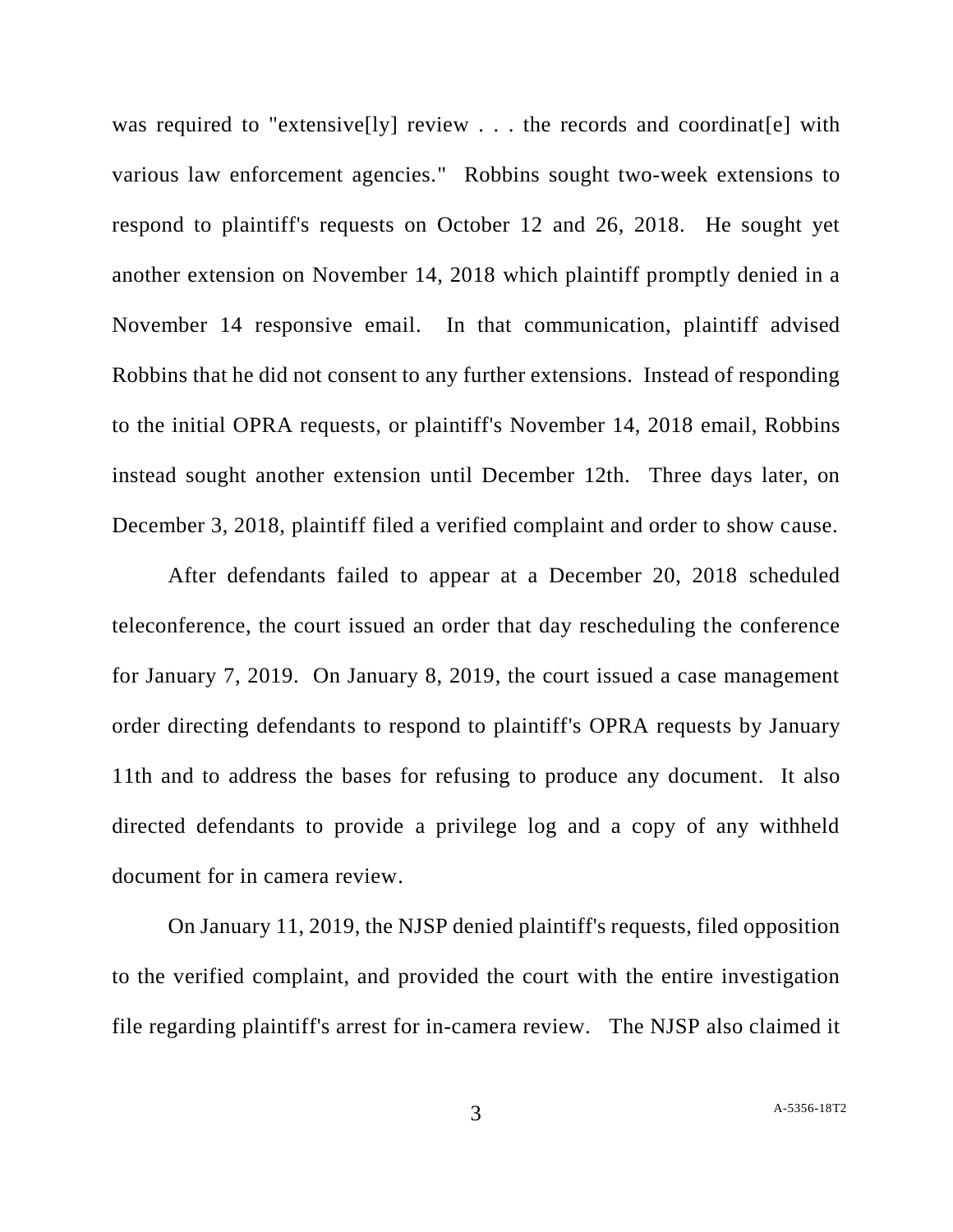did not have responsive records to certain of defendant's requests and denied others relying on N.J.S.A. 47:1A-1.1, claiming a number of documents constituted exempt criminal-investigatory, security, and surveillance records.

After plaintiff challenged defendants' response, the court heard oral argument on February 5, 2019 and ordered defendants to produce a "Vaughn"<sup>1</sup> index which defendants subsequently produced for the entire investigatory file. In that index, defendants did not assert the criminal-investigatory exemption for the complaint/summons, arrest report, affidavit of probable cause, or dismissal documents. The NJSP asserts on appeal that it did not previously provide these records to plaintiff as they were not specifically requested, and they were already in his possession from the criminal proceedings.

On April 16, 2019, after considering the Vaughn index, the parties' supplemental briefing and reviewing the documents in camera, the court issued a comprehensive order that granted in part and denied in part plaintiff's requests.

l

<sup>&</sup>lt;sup>1</sup> "A Vaughn index is comprised of affidavits containing a 'relatively detailed' justification for the claim of privilege being asserted for each document. The judge analyzes the index to determine, on a document-by-document basis, whether each such claim of privilege should be accepted or rejected." Paff v. Div. of Law, 412 N.J. Super. 140, 161 n.9 (App. Div. 2010) (citing Vaughn v. Rosen, 484 F.2d 820, 826-27 (D.C. Cir. 1973)). The affidavits "ordinarily" omit "excessive reference to the actual language of the document." Vaughn, 484 F.2d at 826-27.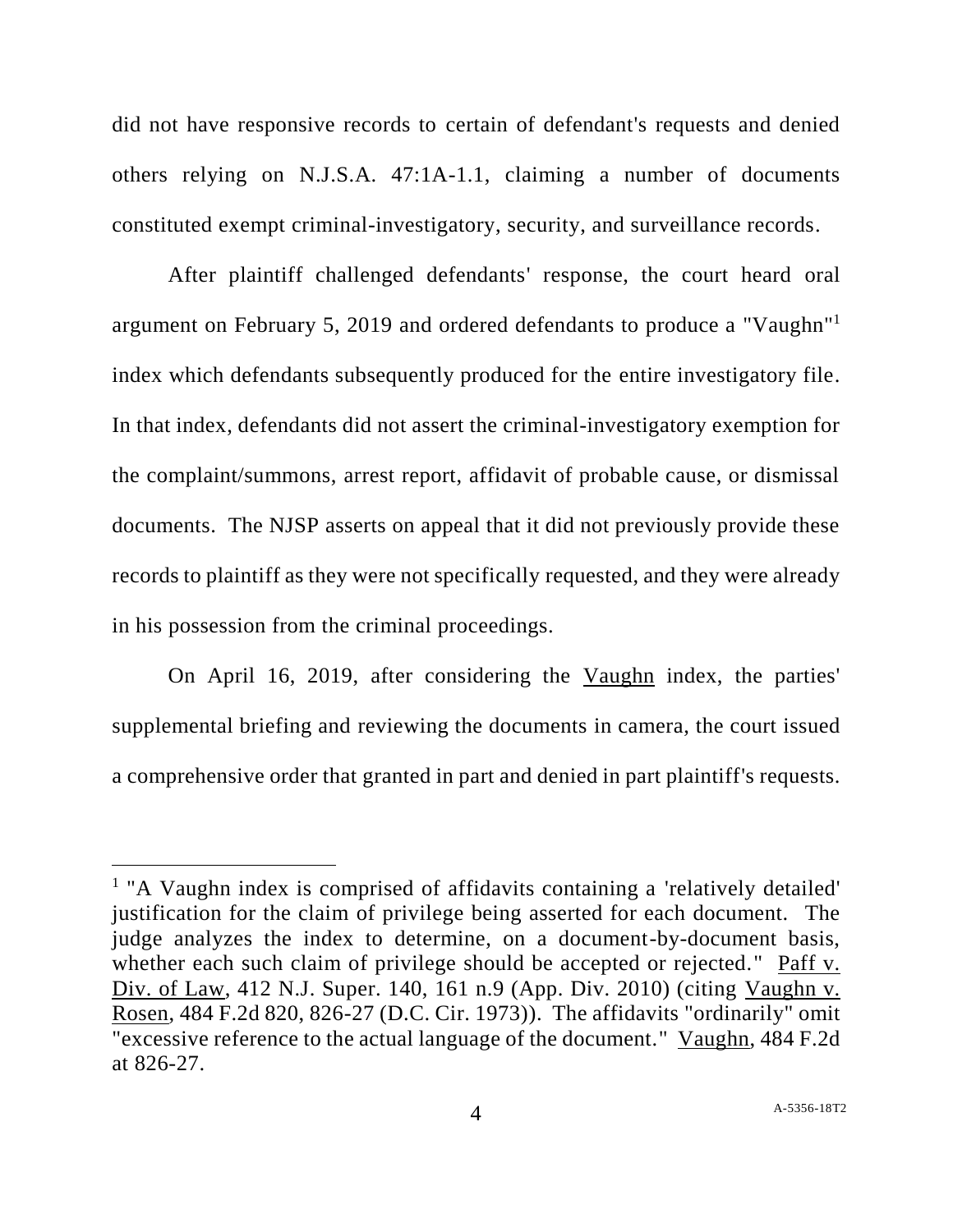The court concluded defendants correctly denied plaintiff's requests under OPRA for "[computer aided dispatch (CAD)] reports, video footage of his incarceration . . . , mug shots, and records of searches of his [i]Phone and MacBook" because no such records existed. The court also found that the remaining responsive records were properly denied under the criminalinvestigatory records exemption of OPRA, except for the "[c]omplaint/[s]summons, [a]ffidavit of [p]robable [c]ause, [a]rrest [r]eport . . . , and documents confirming the dismissal of the charges." Plaintiff's counsel conceded that he had previously been provided the complaint, probable cause affidavit, and the letter dismissing the charges, but claimed the two-page arrest report was never produced.<sup>2</sup> The court accordingly ordered the NJSP to provide plaintiff with the arrest report.

 $\overline{a}$ 

<sup>&</sup>lt;sup>2</sup> In plaintiff's reply brief, he maintains he "did not have the records when the decision was rendered" and "did not know [what] the records he would be getting included . . . because [defendants] refused to tell him what was being withheld." In its June 28, 2019 oral decision, however, the court stated that "[t]he complaint/summons, and the affidavit of probable cause, and the dismissal record, while they were public records under OPRA, . . . plaintiff conceded that he was in possession of them." The court further noted in its April 16, 2019 order that "[c]ounsel for [plaintiff] agreed that the [c]omplaint/[s]ummons and [a]ffidavit of [p]robable [c]ause had earlier been provided to [plaintiff], but asserted at argument that the arrest report had not previously been provided." In light of the court's comments and plaintiff's failure to include the February 5, 2019 oral argument transcript in the appendix, we find no record support for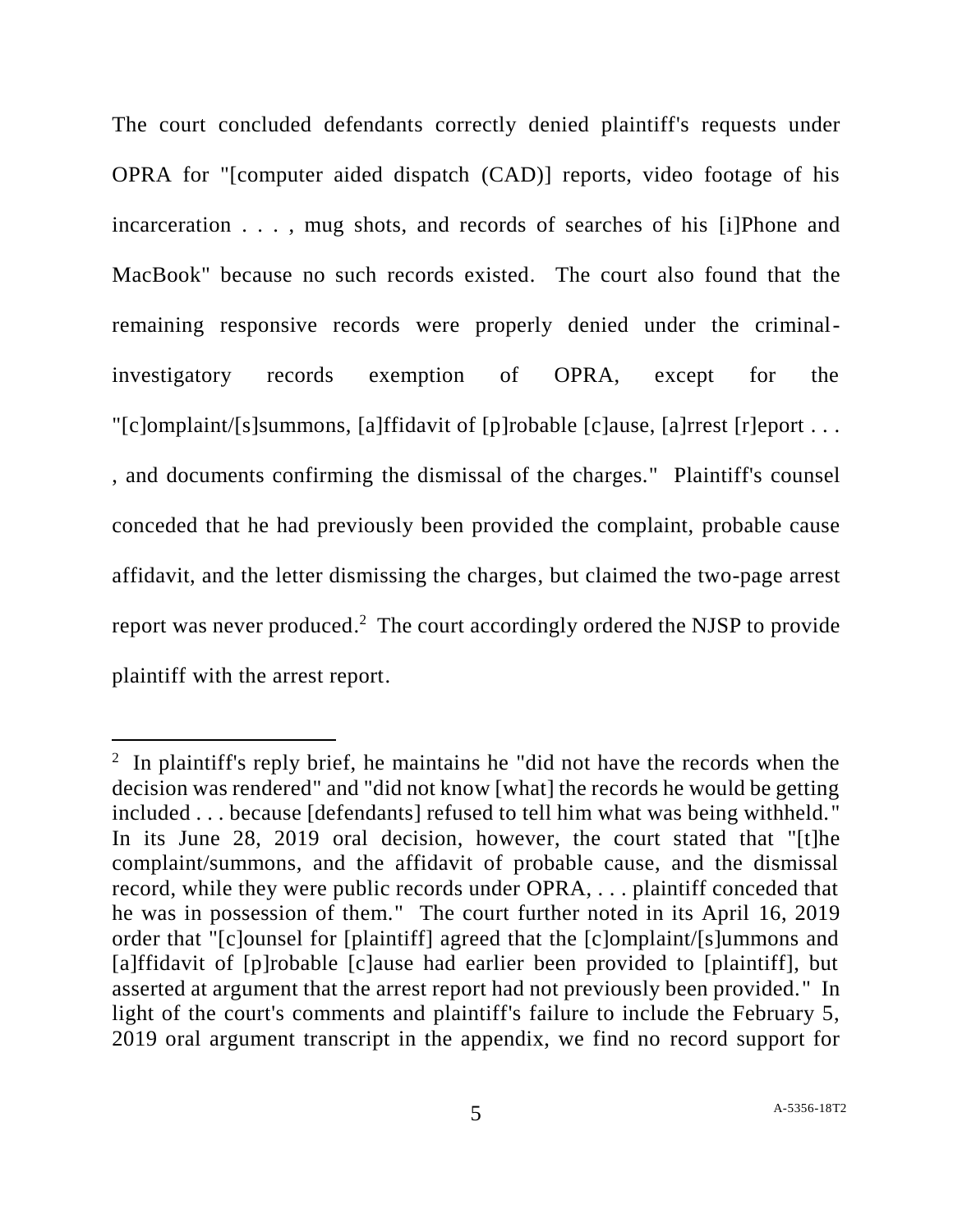The court next considered plaintiff's requests under the common law right of access and determined that plaintiff was entitled to an additional forty-six pages of records, including certain gaming receipts, a redacted version of the investigation report and statements from certain witnesses. The court denied plaintiff's requests for approximately 120 pages of additional documents, including surveillance footage from the Golden Nugget casino.

After the NJSP produced the ordered records, plaintiff filed an application seeking \$13,248 in attorney's fees and \$362.95 in costs, which reflected expenses related to filing fees for the complaint and order to show cause, copies, and postage. As noted, the court granted plaintiff's application in part and awarded a total of \$2376 in counsel fees and did not address plaintiff's request for costs.

The court determined that plaintiff was a partially prevailing party under OPRA as defendant failed to produce plaintiff's arrest report, but was unsuccessful as to the remaining records, including the complaint, probable cause affidavit and dismissal documents, as those materials were already in his possession. The court also concluded that although plaintiff was entitled to fees

l

plaintiff's claim. See Spinks v. Twp. of Clinton, 402 N.J. Super 465, 474-75 (App. Div. 2008) (It is plaintiff's "responsibility to refer us to specific parts of the record to support their argument.").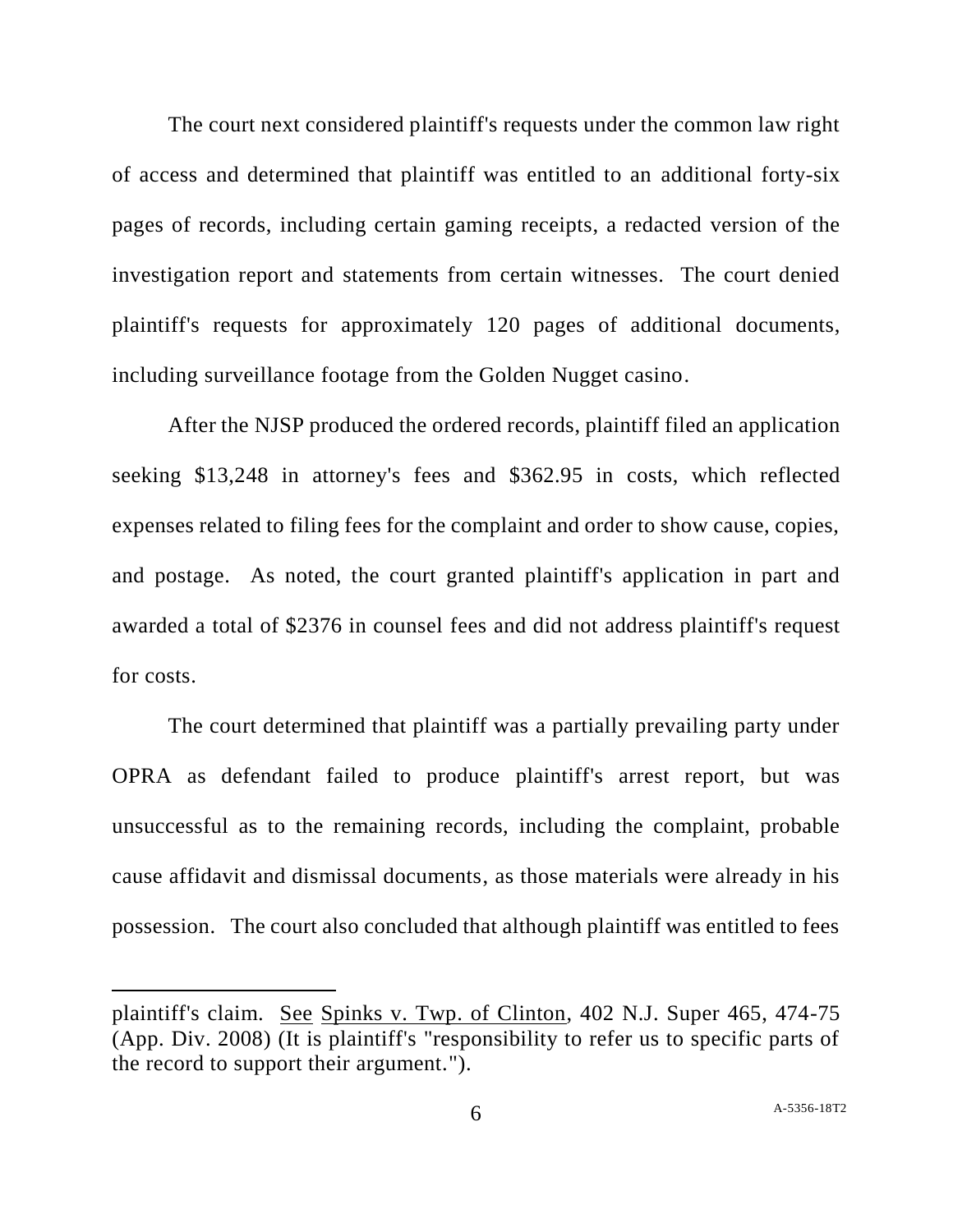under OPRA as a partially successful litigant, his success in receiving documents under the common law did not warrant the award of fees as there "wasn't anything here to justify going outside of the American [R]ule to give a counsel fee for a common law cause of action."

When determining the fee award, the court considered the Rules of Professional Conduct (RPC) 1.5 factors and found the issues presented in the verified complaint were not novel and the requisite time necessary to address the issues was not extensive, particularly for plaintiff's counsel who was an experienced OPRA attorney and whose brief contained "boilerplate" legal arguments. The court also noted, however, that defendants failed to respond in an appropriate and timely fashion to plaintiff's initial OPRA request, the initial conference, and imposed numerous unilateral extensions. The court recognized that plaintiff was successful in obtaining the arrest report and in compelling production of the Vaughn index and ultimately concluded plaintiff's minimal success under OPRA warranted a fee award of \$2376, which represented 6.6 hours of work at the reasonable rate of \$360 per hour.

In determining its fee award, the court declined to award fees related to plaintiff's efforts to obtain documents under the common law right of access. The court explained that the "the issue of counsel fees under the common law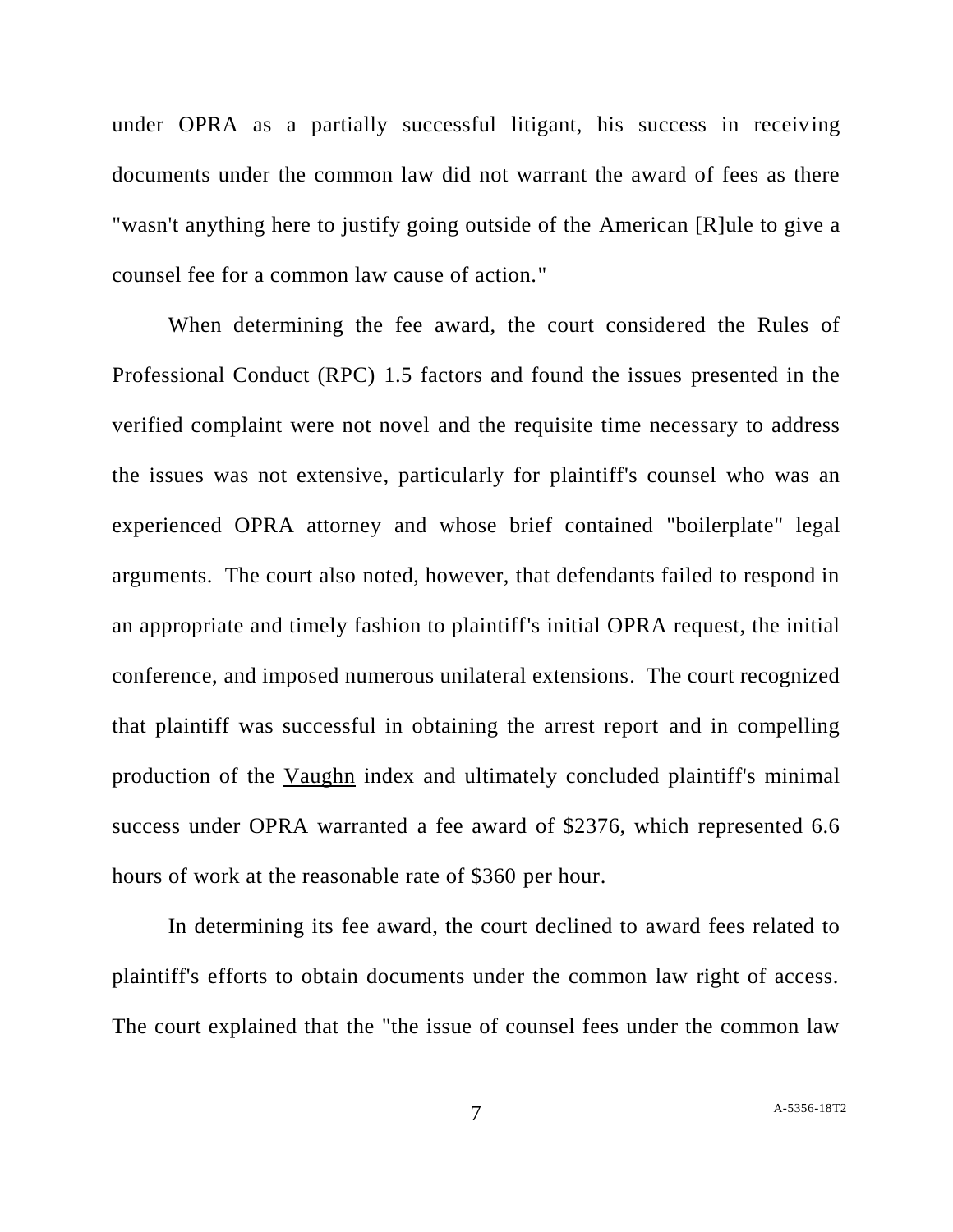was not before the [Mason v. Hoboken, 196 N.J. 51 (2008)] court and was not decided by the Supreme Court." The court concluded that while plaintiff's counsel was entitled to counsel fees as plaintiff was a prevailing party under OPRA, plaintiff's counsel was "not entitled to fees for the work that led to the release of documents under the common law."

This appeal followed.

### II.

On appeal, plaintiff raises two primary arguments. First, he contends that although a 45% (16.6 hours) or 30% (11.1 hours) reduction would have been "understandable[,]" the court's cutting 82% of his hours from 36.8 to 6.6 resulting in a reduction of his requested fee from \$13,248 to \$2376 was "excessive." Second, plaintiff contends that the court erred in denying his request for \$362.95 in costs under Rule 4:42-8. We disagree that the court abused its discretion in reducing plaintiff's fee request and remand for the court to resolve in the first instance his request for costs.

Whether OPRA applies to a litigant's application for fees is a "legal conclusion[] subject to [our] de novo review." Wronko v. N.J. Soc'y for Prevention of Cruelty to Animals, 453 N.J. Super. 73, 79 (App. Div. 2018) (citing O'Shea v. Twp. of W. Milford, 410 N.J. Super. 371, 379 (App. Div.

8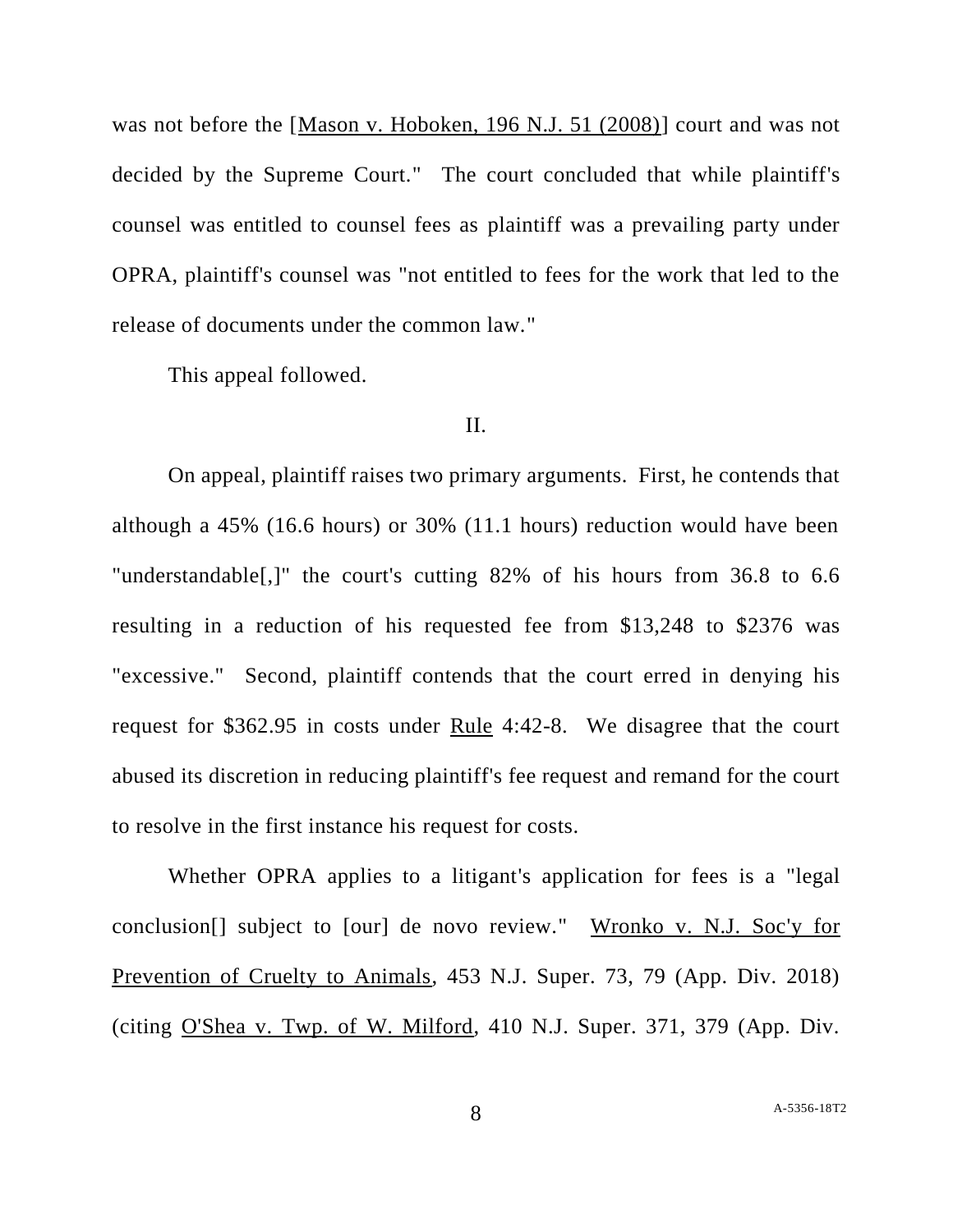2009)). If it does, we review awards of counsel fees for an abuse of discretion. McGowan v. O'Rourke, 391 N.J. Super. 502, 508 (App. Div. 2007). Determinations regarding counsel fees "will be disturbed only on the rarest of occasions, and then only because of a clear abuse of discretion." Ibid. (quoting Packard-Bamberger & Co. v. Collier, 167 N.J. 427, 443-44 (2001)).

"Subject to certain categorical exceptions provided by statute or court rule, New Jersey courts abide by the American [R]ule that all parties in civil litigation pay their own legal fees.  $R_1$ . 4:42-9. The fee-shifting provision within OPRA, N.J.S.A. 47:1A-6, constitutes such an exception to the American [R]ule." Smith v. Hudson County Register, 422 N.J. Super. 387, 393 (App. Div. 2011). Pursuant to N.J.S.A. 47:1A-6, an OPRA "requestor who prevails in any proceeding shall be entitled to a reasonable attorney's fee" upon a determination by the court that the "custodian [of the record] unjustifiably denied access to the record in question[.]" New Jerseyans for a Death Penalty Moratorium v. N.J. Dep't of Corr., 185 N.J. 137, 153 (2005); see also Wronko, 453 N.J. Super. at 82.

The purpose of the fee shifting provision of OPRA is to ensure "that plaintiffs with bona fide claims are able to find lawyers to represent them[,] . . . to attract competent counsel in cases involving an infringement of statutory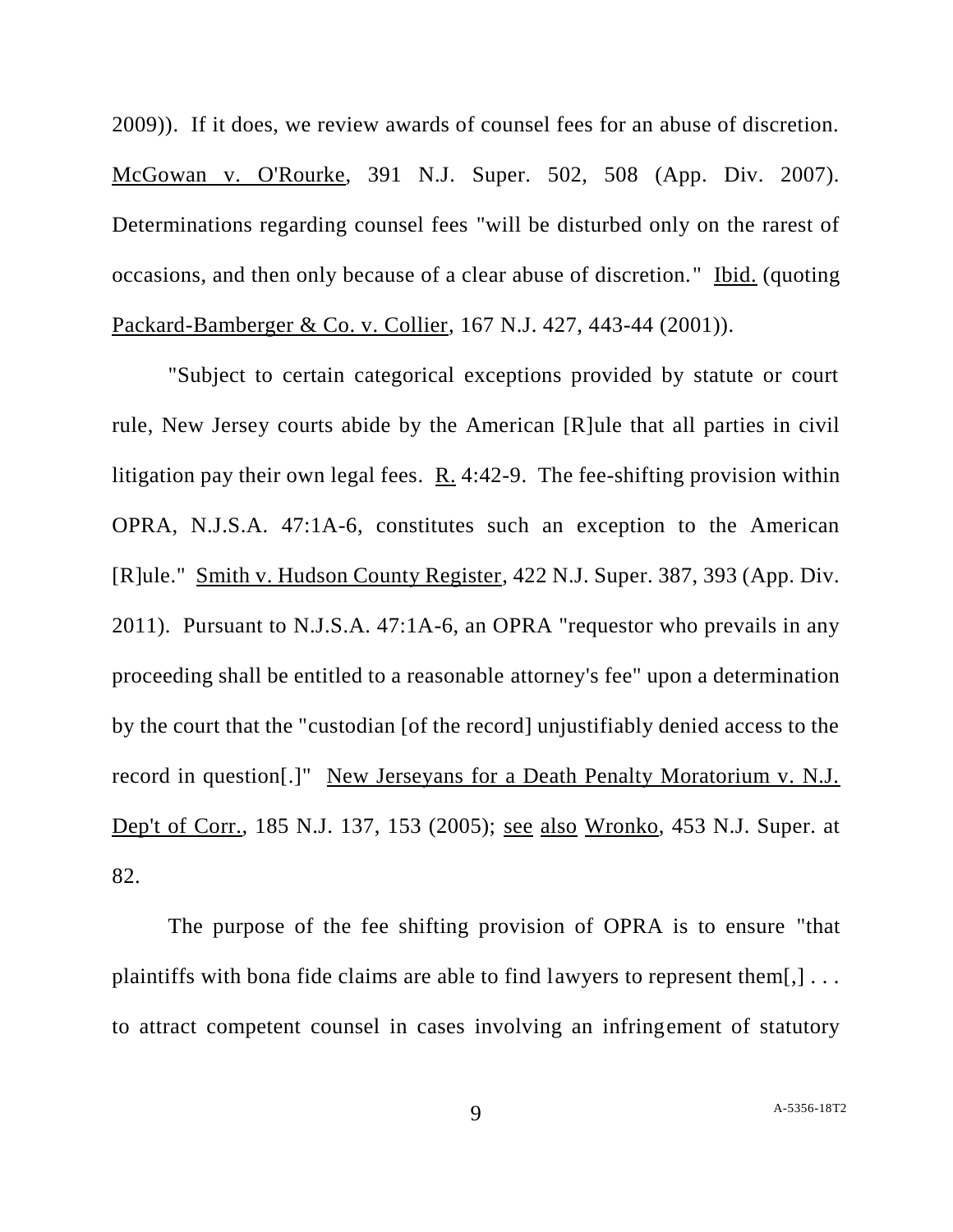rights[,] . . . and to ensure justice for all citizens." Coleman v. Fiore Bros., Inc., 113 N.J. 594, 598 (1989). Our courts use the "catalyst theory" to determine whether a plaintiff is a prevailing party in a litigation. A plaintiff must demonstrate: "(1) 'a factual causal nexus between plaintiff's litigation and the relief ultimately achieved'; and (2) 'that the relief ultimately secured by plaintiffs had a basis in law.'" Mason, 196 N.J. at 76 (citing Singer v. State, 95 N.J. 487, 494 (1984)).

Applying these guiding principles, we conclude that the court correctly determined defendant was a partially prevailing party under OPRA as he obtained the arrest report which should not have been withheld. A clear factual nexus existed between plaintiff's litigation and the production of the document. Furthermore, there was a basis in law for the relief granted to defendant under OPRA.

Turning to the judge's determination of the amount of counsel fees awarded, we discern no abuse of discretion. In determining the amount of the award, a court must calculate the "lodestar," which is the number of hours reasonably expended by the successful party's counsel, multiplied by a reasonable hourly rate. Litton Indus., Inc. v. IMO Indus., Inc., 200 N.J. 372, 386 (2009). In calculating the "lodestar," the court considers: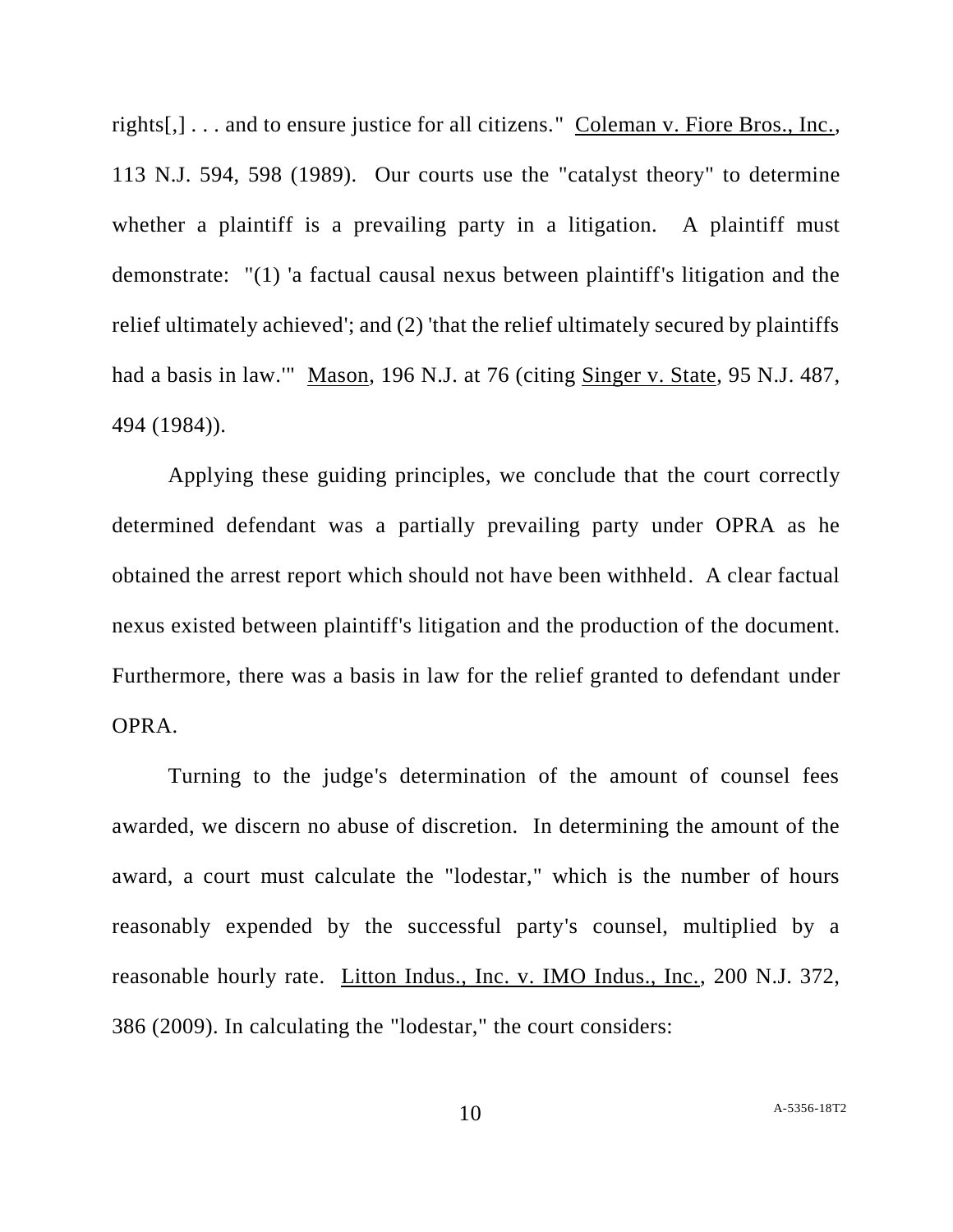(1) the time and labor required, the novelty and difficulty of the questions involved, and the skill requisite to perform the legal service properly;

(2) the likelihood, if apparent to the client, that the acceptance of the particular employment will preclude other employment by the lawyer;

(3) the fee customarily charged in the locality for similar legal services;

(4) the amount involved and the results obtained;

(5) the time limitations imposed by the client or by the circumstances;

(6) the nature and length of the professional relationship with the client;

(7) the experience, reputation, and ability of the lawyer or lawyers performing the services;

(8) whether the fee is fixed or contingent.

[Id. at 387 (citing RPC. 1.5(a)).]

The lodestar may be reduced "if the level of success achieved in the litigation is limited as compared to the relief sought." Death Penalty Moratorium, 185 N.J. at 154 (quoting Rendine v. Pantzer, 141 N.J. 292, 336 (1995)). An award of counsel fees should not, however, be reduced "simply because the plaintiff failed to prevail on every contention raised in the lawsuit." Ibid. (quoting Hensley v. Eckerhart, 461 U.S. 424, 435 (1983)).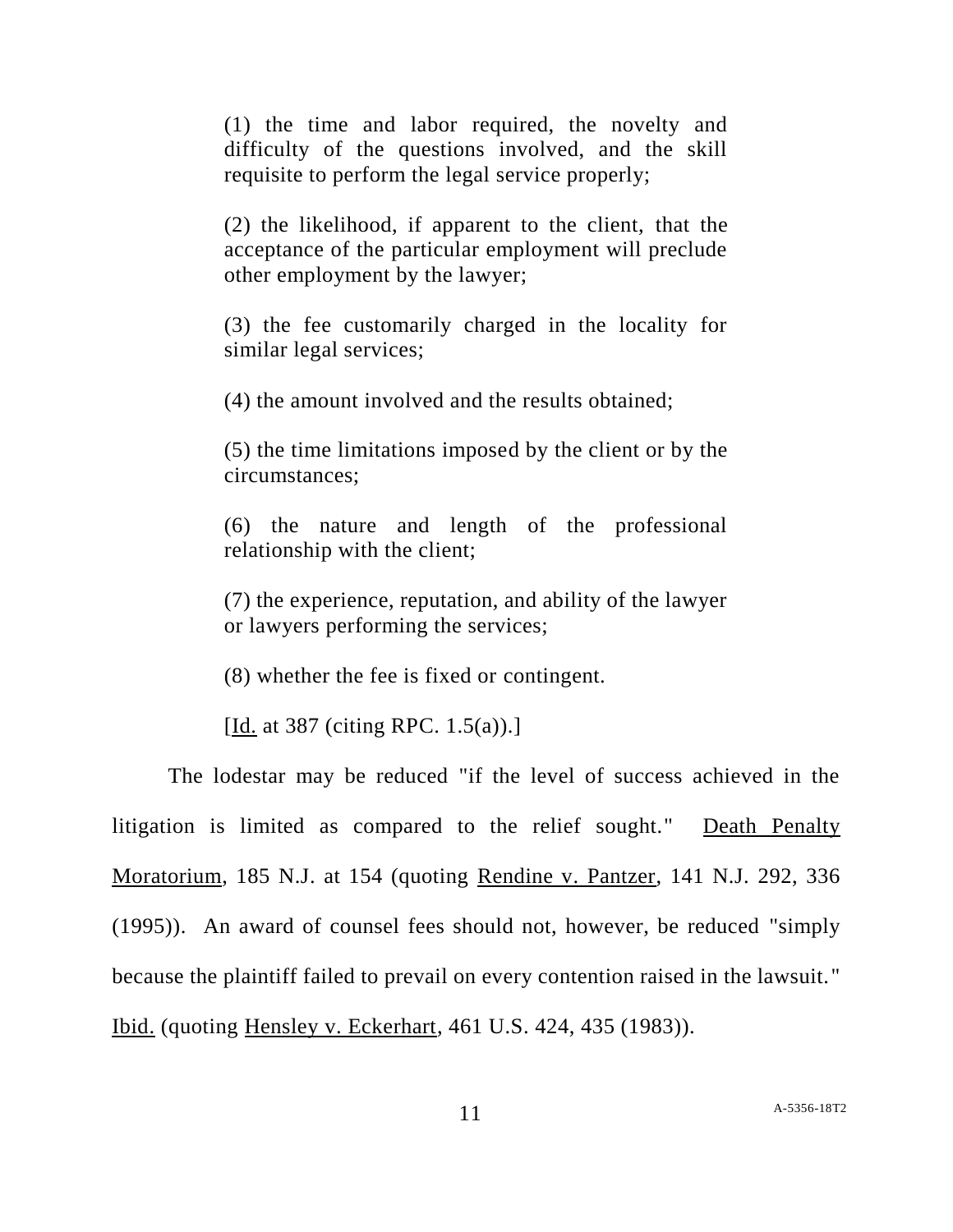To determine a prevailing requestor's degree of success, a court "should conduct a qualitative analysis that weighs such factors as the number of documents received versus the number of documents requested, and whether the purpose of [ ] OPRA was vindicated by the litigation." New Jerseyans, 185 N.J. at 155. "[S]uccess under [ ] OPRA – even a high degree of success – might be acquiring that one smoking gun record hidden amongst hundreds of pages or . . . it may be the absence of any records." Ibid. (internal quotation marks omitted).

Here, the court concluded that counsel's hourly rates were reasonable but that the number of hours expended by counsel were excessive "because of the minimal success . . . in terms of compelling an answer which only was brought about by virtue of the lawsuit." Specifically, of the twenty-seven groups of records listed in the Vaughn index that contained over 170 pages of documents as well as numerous DVD interviews and surveillance tapes, plaintiff succeeded in obtaining only a two-page arrest report under OPRA. The remaining records he obtained were released under the common law.

The court further found that "there was not a novelty of issues here" and that the time and labor required were "not extensive." The court emphasized that plaintiff's counsel "is a very experienced OPRA attorney" and that "from reviewing the papers in this case and other cases[,] . . . a lot of boilerplate legal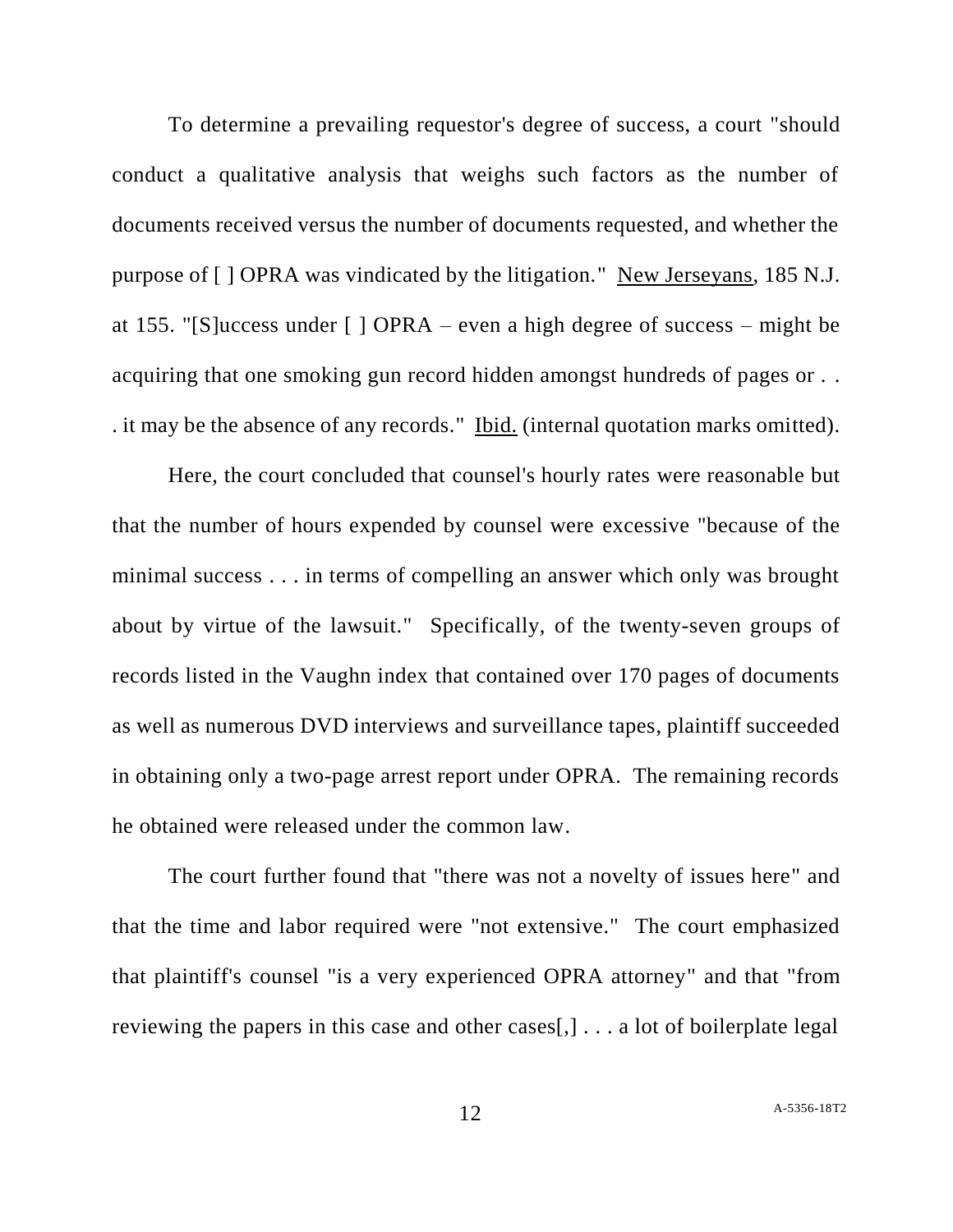argument [was] used." Consequently, after evaluating plaintiff's limited success and the amount of work performed, she awarded defendant approximately 18% of the fees sought. We are satisfied from our conscientious review of the record that the trial court conducted the proper qualitative analysis and discern no abuse of discretion in its decision as the court's factual findings are amply supported by the record.

We are unpersuaded by plaintiff's reliance on Silva v. Autos of Amboy, Inc., 267 N.J. Super. 546, 559 (App. Div. 1993), to support his argument that the trial court improperly relied on a mathematical approach to reduce the fee by "employ[ing] a nearly straight line percentage breakdown of the fee sought awarded." In Silva, we rejected the trial court's calculation of the fee which was obtained by mechanical division of the lodestar based on the number of counts in the complaint. We reiterated the notion that "the court must focus on the 'significance of the overall relief obtained by the plaintiff in relation to the hours reasonably expended on the litigation'" and that "[i]f a plaintiff achieves excellent results in a lawsuit, counsel fees should not be reduced on the ground that the plaintiff did not prevail on each claim . . . ." Id. at 556. Accordingly, we held that it was error for the trial judge to award plaintiff one-seventh of the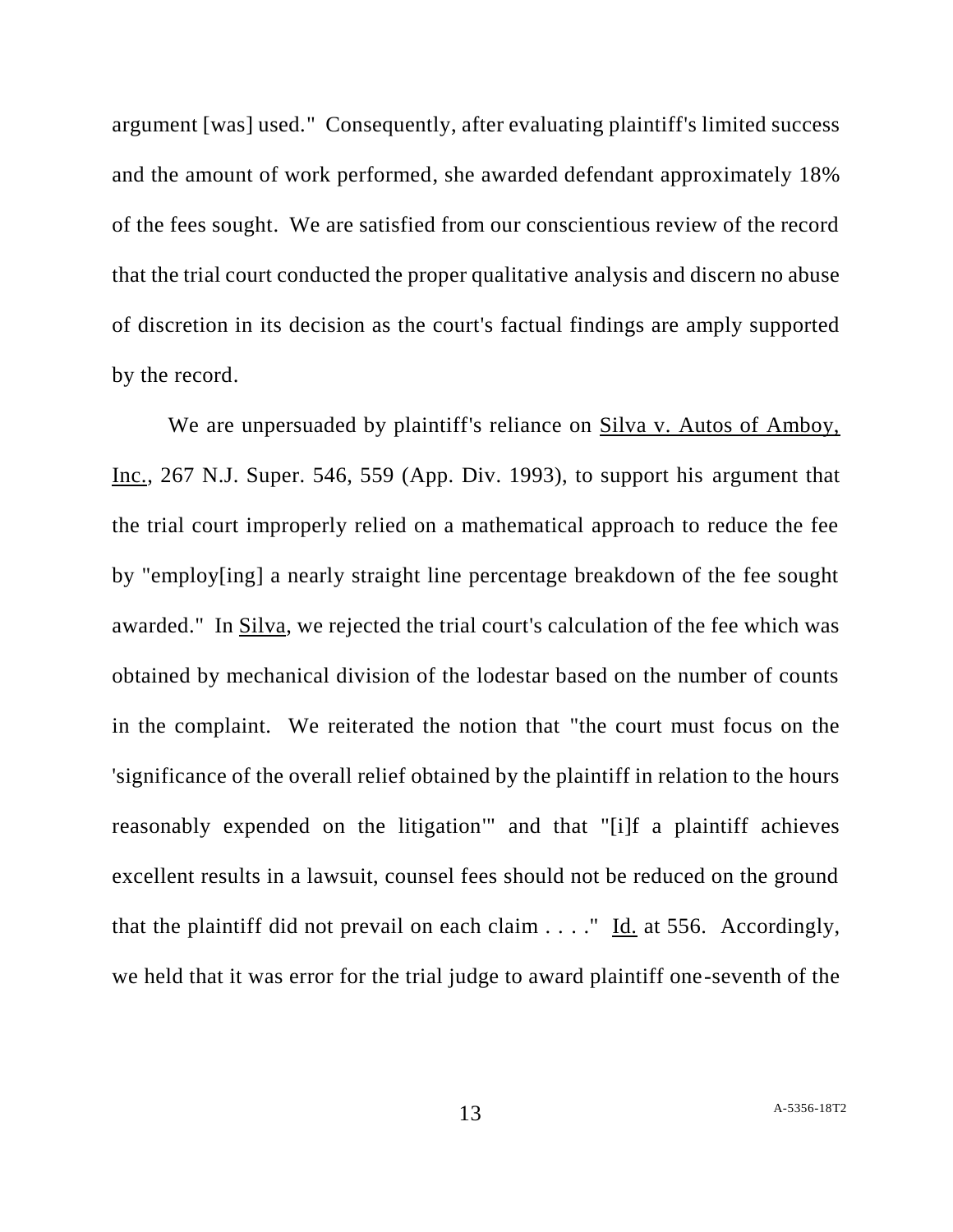reasonable fees incurred because she prevailed on only one count of a seven

count complaint. Id. at 559.

As our Supreme Court has more recently explained:

We reject "a mathematical approach comparing the total number of issues in the case with those actually prevailed upon" because "[s]uch a ratio provides little aid in determining what is a reasonable fee in light of all the relevant factors." Stated differently, "the fee award should not be reduced simply because the plaintiff failed to prevail on every contention raised in the lawsuit."

[New Jerseyans, 185 N.J. at 154 (citations omitted).]

Here, the court did not simply count the number of documents requested and award fees based on a mathematical ratio of what plaintiff actually obtained under OPRA. To the contrary, the court's ruling tracked this court's direction in Silva and "consider[ed] plaintiff's limited success and other pertinent factors," 267 N.J. Super at 560, in calculating the fee. Indeed, in addition to the arrest report that plaintiff obtained, the court also took into consideration RPC 1.5 factors as well as the fact that plaintiff "was persistent and got the Vaughn index" and "prevailed upon getting a response from the defendants, even though it was a denial."

Furthermore, plaintiff's contention that he prevailed in the entire case as he obtained "a few [records] under OPRA and dozens more under the common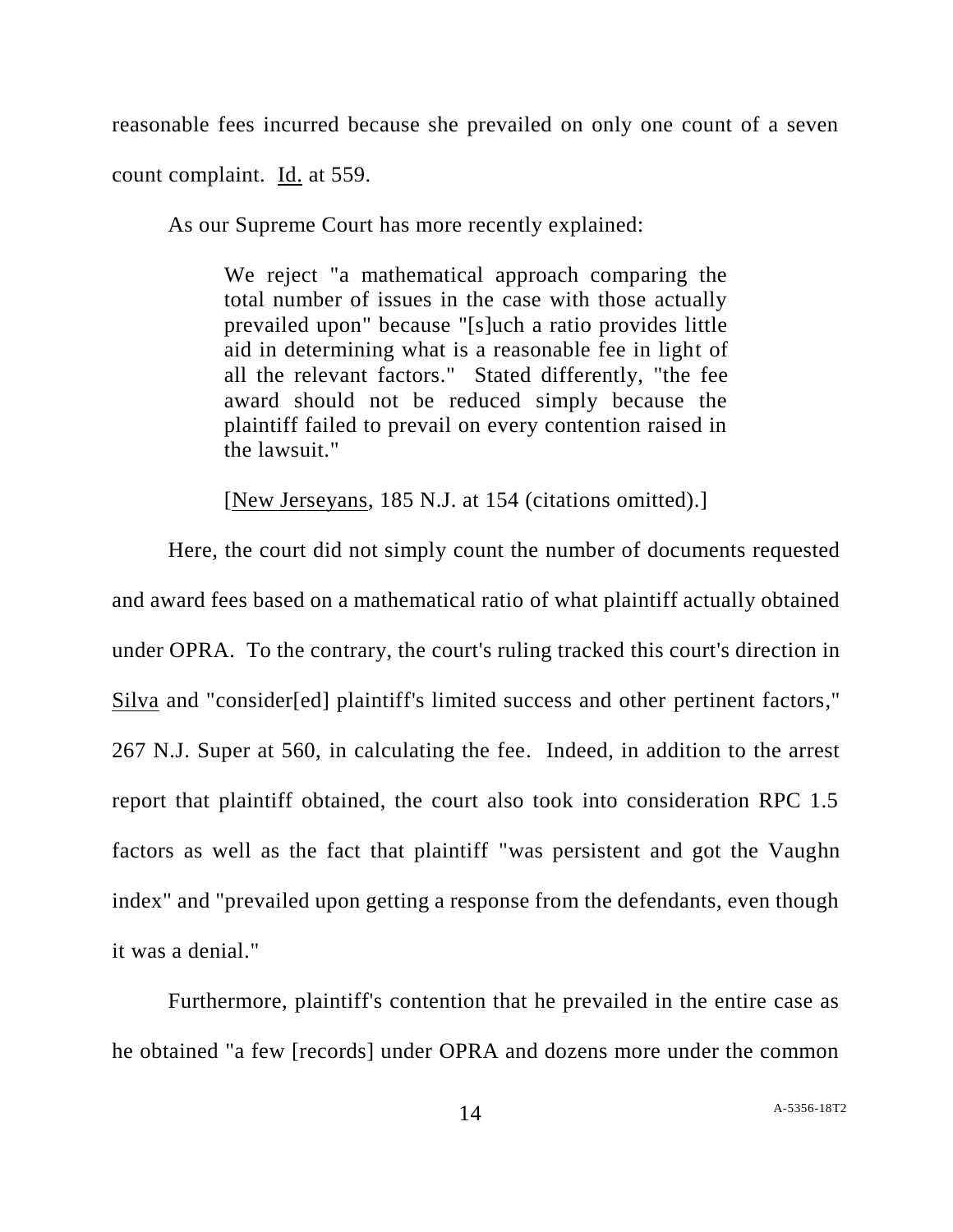law right of access" is unpersuasive. And in this regard, we find no error in the court's reliance on Mason and the American Rule in denying plaintiff's fee request related to his limited success under the common law right of access. Although N.J.S.A. 47:1A-6 expressly permits an award of counsel fees under OPRA, there is no statutory authority for such an award to a prevailing party in a common law right of access to public records lawsuit. Further, the Mason court did not state that it was abrogating the American Rule and establishing a new class of cases where attorneys' fees could be awarded to a prevailing plaintiff. Instead, the Court directed trial courts to conduct a "fact-sensitive inquiry on a case-by-case basis" to determine when an award of fees is appropriate. Mason, 196 N.J. at 79.

If a plaintiff has achieved "'only partial or limited success, the product of hours reasonably expended on the litigation as a whole times a reasonable hourly rate may be an excessive amount.'" Rendine, 141 N.J. at 336 (quoting Hensley, 461 U.S. 424, 436 (1983)); see also Litton Indus., Inc., 200 N.J. at 386-88; R. 4:42-9. Thus, trial courts are authorized to '"attempt to identify specific hours . . . that should be eliminated [or] simply reduce the award to account for the limited success.'" Szczepanski v. Newcomb Med. Ctr., Inc., 141 N.J. 346, 356 (1995) (alterations in original).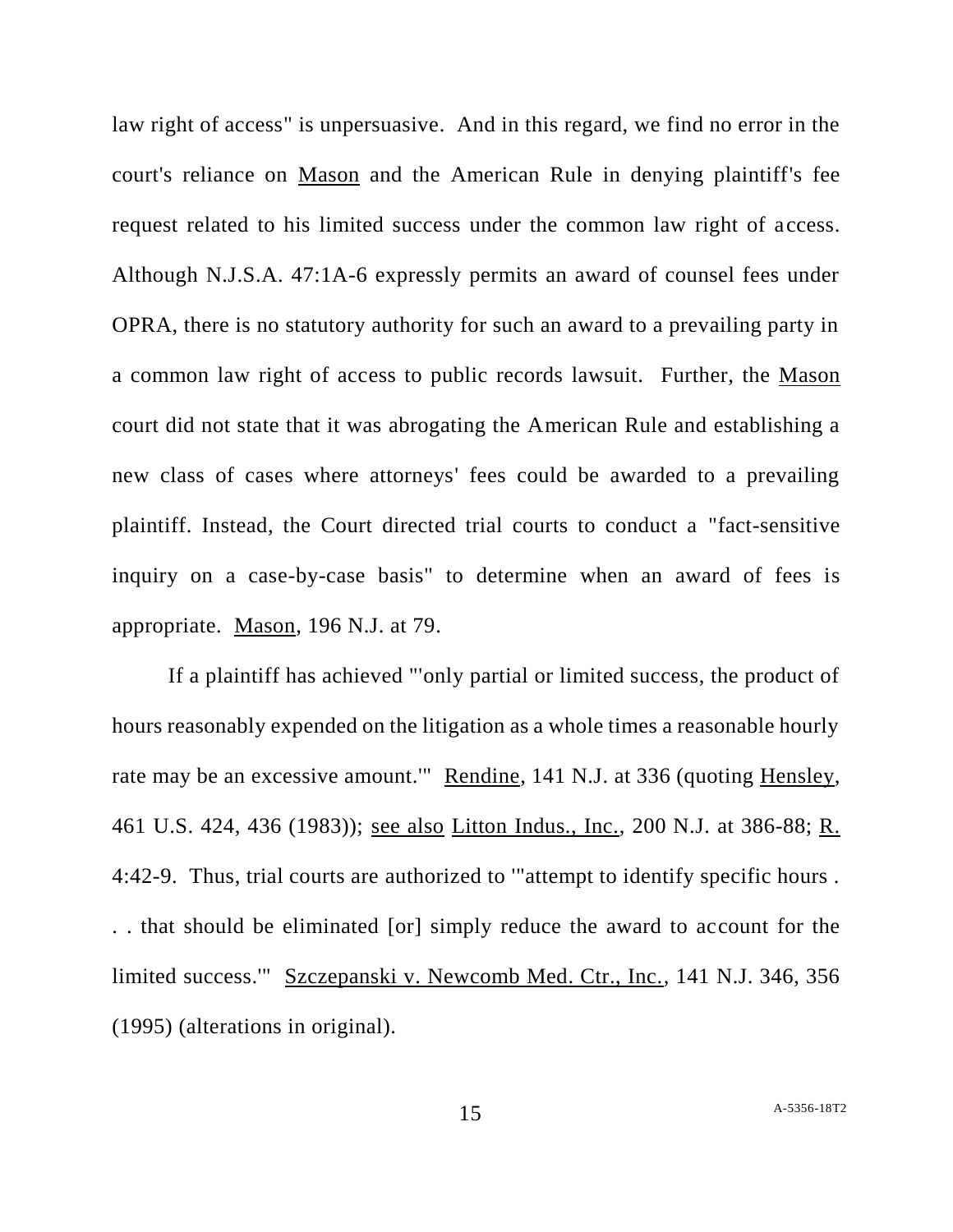Here, as noted, the court clearly conducted such a fact-based analysis when reducing plaintiff's fee request. Plaintiff's initial request for documents was denied by the NJSP either because no such records existed or based on exceptions for criminal investigatory records and that certain documents contained surveillance information that would compromise security. Other documents were not produced as they contained personal identifying information, or because plaintiff already possessed documents through his criminal prosecution.

After an in camera review, the court determined that all documents other than the complaint/summons, affidavit of probable cause, arrest report, and those related to dismissal were "protected from disclosure by the criminal investigatory records exception of OPRA." And, of the four documents not covered by that exception, the court found that NJSP already provided plaintiff with all except the arrest report.

As to the documents released under the common law, the trial court determined that while defendant was entitled to over forty pages of records, a redacted version of the investigation report, and three DVDs of witness interviews, defendants properly withheld over 100 other pages of documents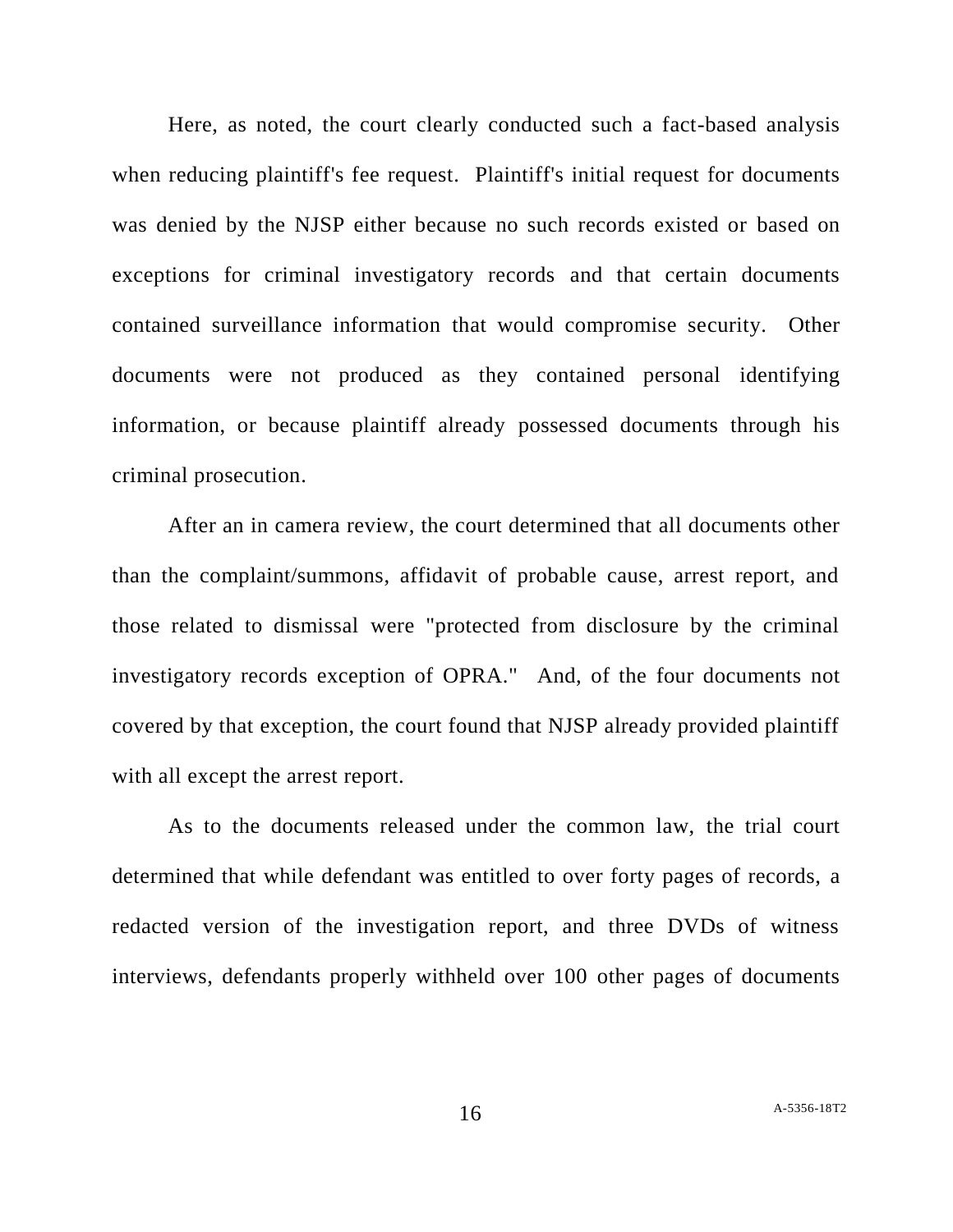that plaintiff requested.<sup>3</sup> Again, in light of the court's analysis, we are satisfied that the court did not abuse its discretion in determining the fee award.

### III.

With respect to plaintiff's request for \$362.95 in costs, Rule 4:42-8 states

that "[u]nless otherwise provided by law, these rules or court order, costs shall

be allowed as of course to the prevailing party." If a party prevails, that party

l

<sup>&</sup>lt;sup>3</sup> While the trial court notes in its June 28, 2019 oral decision that plaintiff cited to statements in Mason pertaining to the awarding of counsel fees in a common law suit under the catalyst theory, plaintiff fails to raise a similar argument on appeal in either his initial or reply brief. In fact, plaintiff cites to Mason only in his reply brief and in support of a different legal proposition entirely. To the extent we can discern such an argument from plaintiff's briefs, we conclude it is waived. See Sklodowsky v. Lushis, 417 N.J. Super. 648, 657 (App. Div. 2011) ("An issue not briefed on appeal is deemed waived."). Were plaintiff to raise such an argument in any event, we note that "[u]nlike a citizen's absolute statutory right of access [under OPRA], a plaintiff's common-law right of access must be balanced against the State's interest in preventing disclosure." Higg-A-Rella, Inc. v. County of Essex, 141 N.J. 35, 46 (1995). Although a requestor may establish "'a wholesome public interest or a legitimate private interest'" in the public document, id. at 47 (quoting Loigman v. Kimmelman, 102 N.J. 98, 112 (1986)), release is not automatic. Rather, a court must then engage in a deliberative process that involves consideration of a number of factors in order to determine whether the requestor's interest in access to the document outweighs the State's interest in non-disclosure. Id. at 46-48. Therefore, disclosure pursuant to the common law right of access contemplates a factspecific weighing process that will vary in each situation. Id. at 49. Here, we conclude that the NJSP should not be penalized for withholding documents under the assumption that they are not proper for public access as the court determined that a majority of the records for which plaintiff sought access were unquestionably criminal records maintained by the NJSP.